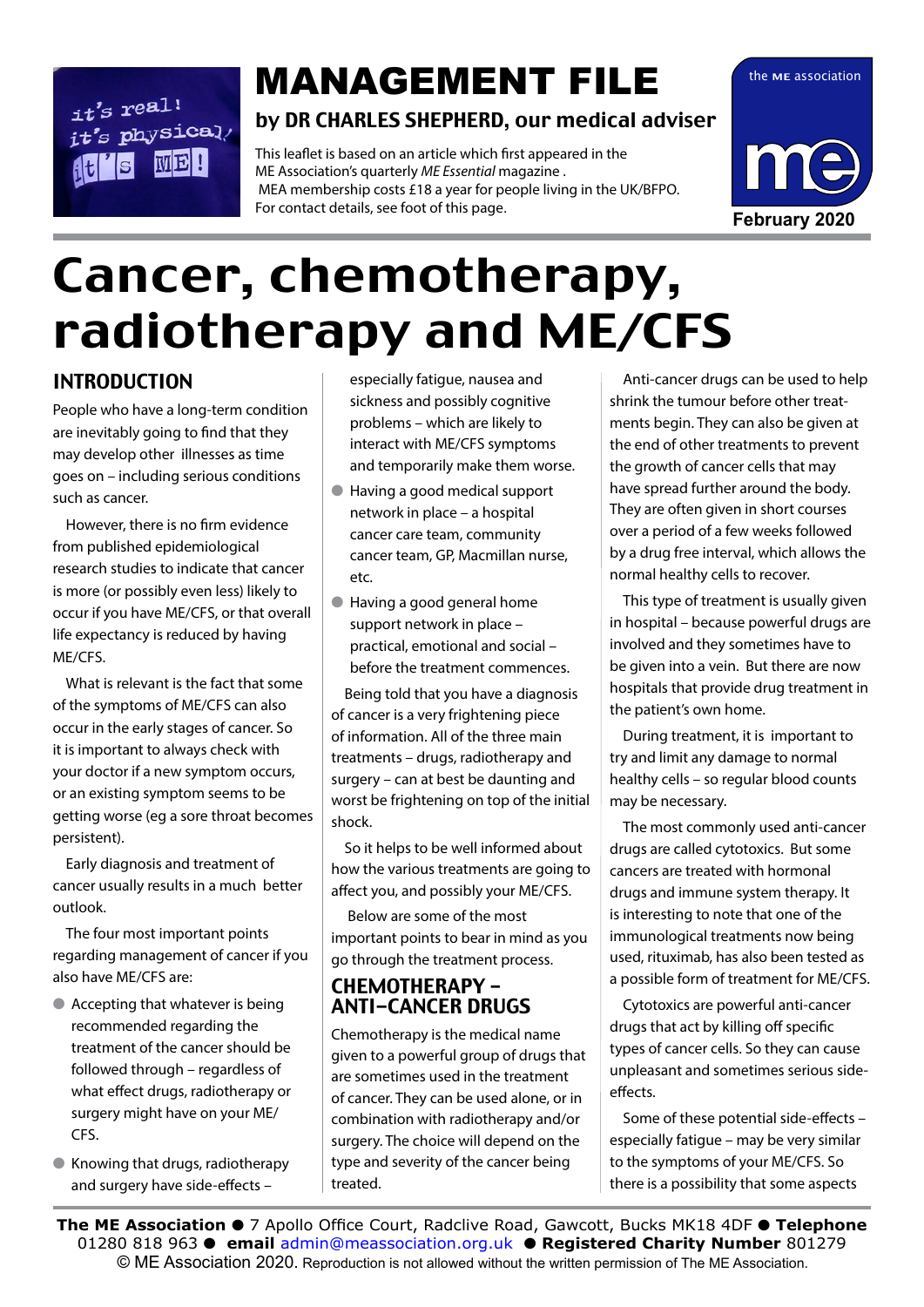of your ME/CFS are going to be worse while you are having a course of chemotherapy. Sometimes this continues after treatment has finished.

Nausea is problem in particular that often accompanies the use of chemotherapy and it may be severe. If so, there are various anti-sickness drugs that can be prescribed. And it may be better to start using them before nausea or sickness becomes a significant problem.

Some anti-cancer drugs cause harm to a developing foetus – so it is important to make sure any contraceptive needs are sorted out before starting treatment.

Being told that you will need chemotherapy is likely to be frightening piece of news. The reassuring aspect is that many people manage to go through a course of chemotherapy without having any major problems.

## **RADIOTHERAPY**

This involves a course of high-intensity ionising radiation that kills off cancer cells. Radiotherapy is directed to a very accurately defined area inside the body – where the tumour is/was present.

Radiotherapy is usually given daily over a period of weeks and it's normally very important to keep to the schedule – which may not be easy if you have ME/ CFS.

The equipment used is expensive and requires specialist staff – so it is not always available in local hospitals and you may need to travel to a specialist centre.

Radiotherapy is normally a painless procedure but, as with chemotherapy, it can cause a number of side-effects.

In relation to ME/CFS, fatigue, problems with memory and concentration, and feeling sick can all occur. Fatigue is quite common and may build up as treatment goes on. It can then persist for some time after treatment has finished – as can some of the other side-effects. As with chemotherapy, there are anti-sickness drugs that can be prescribed.

Other possible side-effects are related

to the area of the body being treated – so radiotherapy to the head and neck area may cause hair loss (which is normally temporary), sore/dry mouth and throat (from damage to the salivary glands), skin problems and mouth ulcers.

If radiotherapy is given to the neck area it can affect thyroid gland activity – so regular thyroid function blood tests are required. Treatment to the large bowel may cause diarrhoea.

In some cases skin sensitivity or damage can occur – so detailed advice on skin care is essential if this is likely.

If the ovaries or testes are in the area being treated, this will cause infertility. So men may need to discuss the possibility of having sperm stored. Women can ask if their ovaries can be moved away from the radiotherapy beam.

### **SURGERY**

This may or may not be necessary and will range from relatively minor surgery to a major operation. We know that operations and anaesthetics can sometimes cause a relapse or exacerbation in ME/CFS symptoms.

The MEA Association has leaflets dealing with Anaesthetics, Pain Relief, Surgery and Going into Hospital.

#### **COPING WITH YOUR CANCER TREATMENT**

There are some things that you are going to be able to control as you go through chemotherapy, radiotherapy or surgery. But there are others that you won't be able to control. So try to plan ahead with the help of the health professionals who are looking after you.

Below are a few practical suggestions that should help you to cope with having cancer and the various cancer treatments, along with some of the questions that you will probably need to ask your medical advisers.

#### **Don't be afraid to ask**

Besides the hospital specialist (oncologist, radiotherapist or surgeon) who is supervising your cancer treatment, there will be other members of

the team – possibly including a named cancer nurse, who you can speak to when necessary. So keep a contact telephone number with you at all times.

At your hospital appointments, ask about the treatment that you are going to have, what it is supposed to do, how long it is going to take, what sort of side-effects are possible and probable, and how they can best be alleviated.

 You need to know about which potential side-effects are important (eg a sore throat or mouth ulceration may mean that your white blood count is too low; increasing fatigue may mean anaemia) and when you need to seek advice.

There are also some excellent patient support charities for people with cancer – both general and specific.

Just like The ME Association, they have telephone helplines and websites that provide good quality information about all aspects of treatment and the side- effects that may occur – mouth problems and sickness in particular.

It is also worth considering making contact with other patients with your type of cancer, through on-line or local face to face support groups, as the best advice can often come from those who have experienced the treatment firsthand.

The Macmillan online community is very good and covers all types of cancer. Macmillan information booklets are available in hospitals and can be accessed online.

#### **Know when you are ill**

This may not always be easy when you have ME/CFS with flu-like feelings, sore throats and temperature control problems. But infection is always a potential problem with chemotherapy (and sometimes with radiotherapy) because cancer treatments can also affect the production of healthy white blood cells in the bone marrow, which protect against infection.

A fall in the white cell count increases the risk of picking up infections. So it's a good idea to have a